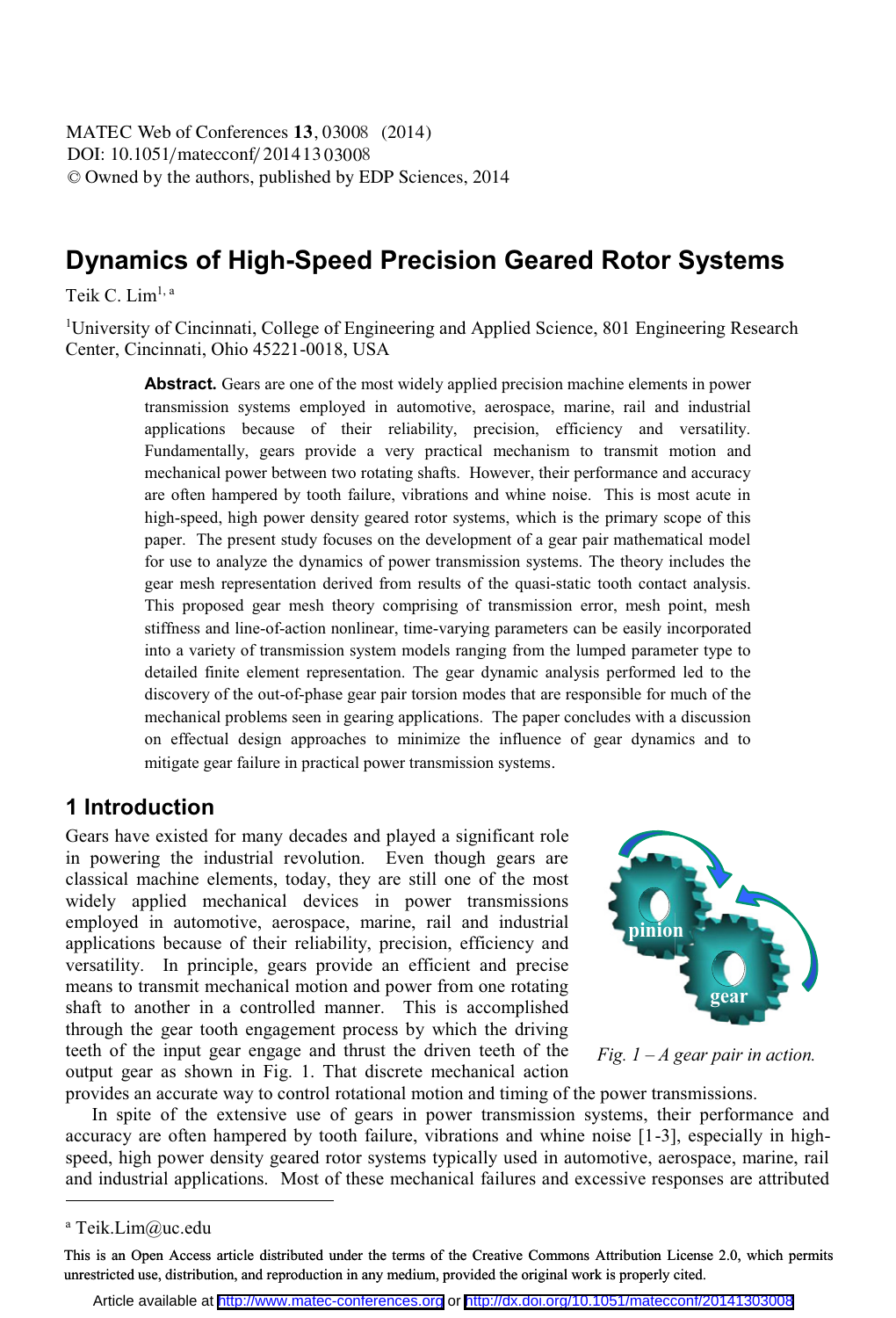#### MATEC Web of Conferences

to uncontrollable dynamics of the gear pairs. Therefore, in this study, an attempt is made to understand in a comprehensive manner the source of these failures and to develop effective solutions to mitigate the problems by developing an accurate gear pair dynamic model that contains the essential features capable of explaining the root cause of undesirable gear behaviors.

Early studies [4-6] of gear meshing reveals that the primary excitation in gearing mechanism is parametric in nature due to tooth elastic deformation, profile micro-errors due to manufacturing and design imperfections, and misalignment from the assembly process. These faults and deformations

result in micro deviations of the tooth positions or gear rotations relative to its ideal or design state known as the gear transmission error [6-7] as described in Fig. 2. The interaction between the system dynamics and transmission errors produces the dynamic gear mesh force  $F_m$ . This force is regarded as the main exciter of gear dynamics. Further explanations are given in latter part of this paper.

Much of the focus of past studies by gear researchers have been mostly devoted towards eliminating transmission errors through improvements in gear tooth form design, and manufacturing and assembly accuracies [8-9]. This strategy also includes profile modifications to *readjust* the positions of the gear teeth so that they are as close as possible to the ideal or design state in the



*Fig. 2 – Gear transmission error .* 

attempt to minimize transmission error. While this solution has worked in some designs, there are still many applications in which the driveline system dynamics is exceedingly sensitive to transmission error causing even the slightest occurrence of transmission to produce excessively high mesh force excitation. In these cases, simply reducing transmission errors does not eliminate the failure problems. In other cases, the gear excitations are caused by other sources such as mesh stiffness variations, shuttling forces, friction forces, and air/lubricant entrainment [10]. Both scenarios cannot be tackled successfully by merely designing and making high quality gears. The approach proposed in this study by de-sensitizing the driveline system dynamics to gear excitation is believed to produce a more robust power transmission system design than solely making high quality gears. The remaining portion of this paper is devoted to the modeling gear pair dynamics and also understanding the root cause of gear dynamics.

#### **2 Gear Pair Dynamics**

A generic gear pair system can be manifested as a pair of rotating disk coupled by an infinitesimal spring-damper element as shown in Fig. 3. The position and orientation of the spring-damper and transmission error *e* represents the gear mesh model. This two degrees of freedom system can be represented mathematically by the following set of equations of motion,

$$
I_{\nu}\ddot{\theta}_{\nu} + \lambda_{\nu}c_{m}(\dot{\theta} - \dot{e}) + \lambda_{\nu}k_{m}f(\delta - e) = T_{\mu} \tag{1}
$$

$$
I_{\rho}^{\theta} \theta_{\rho} + \lambda_{\rho} C_{m} (0 - e) + \lambda_{\rho} K_{m} J (0 - e) = I_{\rho} I_{\rho}^{\theta} \theta_{\rho} - \lambda_{g} C_{m} (\delta - e) - \lambda_{g} K_{m} f (\delta - e) = -I_{g} \delta = \lambda_{\rho} \theta_{\rho} - \lambda_{g} \theta_{g}
$$
\n(3)

where  $\lambda$  is the rotational radius. Since this is semi-definite system, the dynamical equations can be deduced into a definite expression assuming  $p=\delta$ - $e$  for the mesh deformation as shown in Fig. 3. The final set of one degree of freedom system is given by,

$$
m_e \ddot{p} + c_m \dot{p} + k_m f(p) = m_e \left( \frac{\lambda_p T_p}{I_p} + \frac{\lambda_g T_g}{I_g} - \ddot{e} \right) \qquad m_e = 1 / \left( \frac{\lambda_p^2}{I_p} + \frac{\lambda_g^2}{I_g} \right) \tag{4a,b}
$$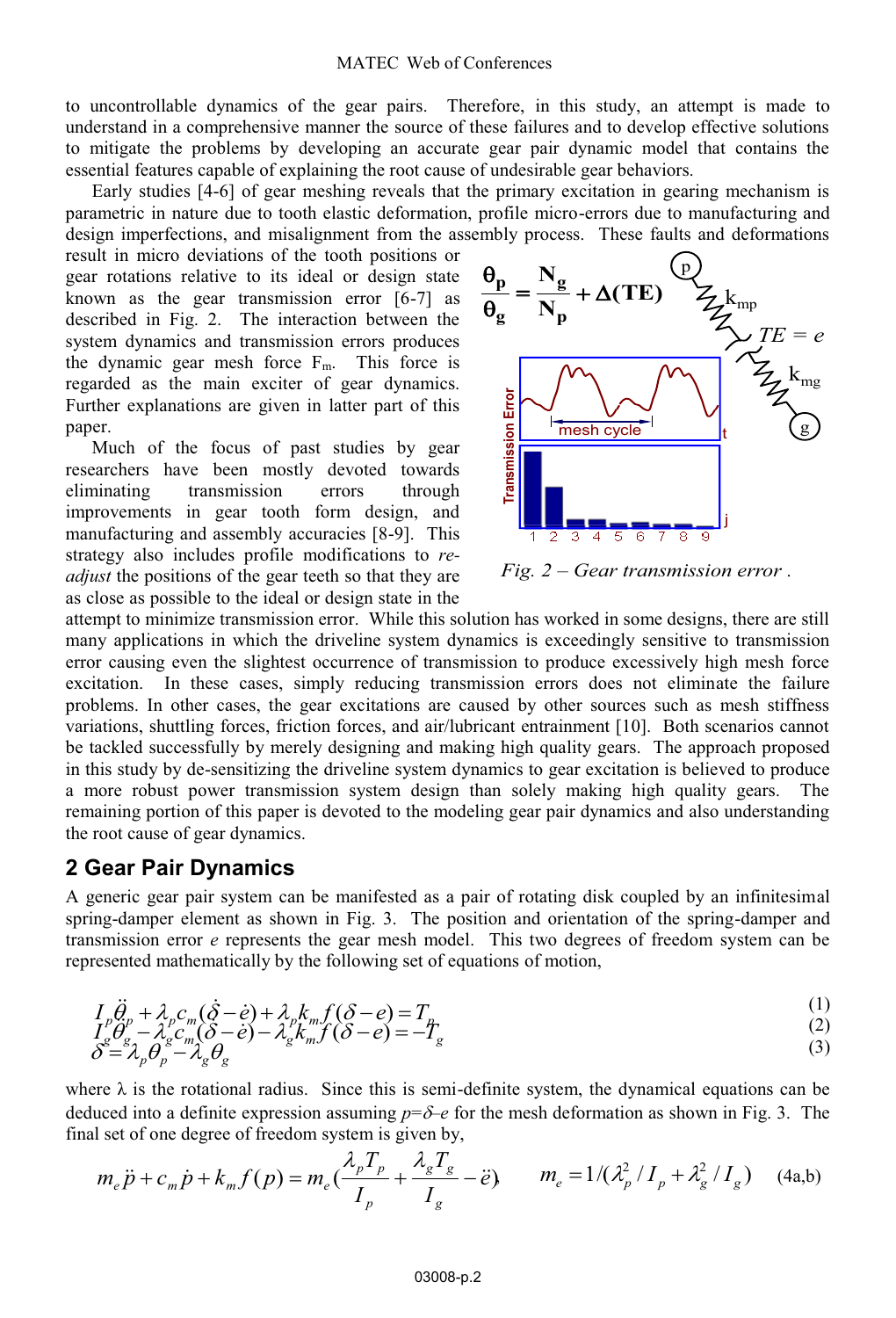

*Fig. 3 – Gear pair model with mesh representation.* 

The modal solution of the above Eq. (4) yields the out-of-phase gear pair torsion mode as shown in Fig. 4. Also, in Fig. 4, the in-phase gear pair torsion mode is shown at 0 Hz representing the rigid body rotation of the coupled disks, which controls the fundamental transmission of mechanical motion and power. On the other hand, the out-of-phase gear pair torsion mode not only can degrade the fundamental power transmission function but is believed to be the underlying source of gear mesh force excitation. This mode is the primary interest here because it is believed to be responsible for gear tooth failure, vibrations and whine noise.



*Fig. 4 – The out-of-phase gear pair torsion mode is the primary cause of gear response due to transmission error.* 

In more complex systems with higher number of coordinates, this one out-of-phase gear pair torsion mode spawn into a class of out-of-phase gear pair torsion modes by coupling with dynamic flexibilities in the rest of the driveline system. This is demonstrated in the next.

### **3 System Response**

The geared system dynamic characteristics can be depicted in Fig. 5. As noted above, the gear transmission error interacts with the powertrain system dynamics *Dm* to generate the dynamic mesh force  $F_m(\omega)=D_m(\omega)^*e$ . An example plot of  $F_m(\omega)$  is given in Fig. 6. Here, it may be pointed out that the response peaks are all attributed to the out-of-phase gear pair torsion modes described earlier. The dynamic mesh force then excites the attached shaft-bearing assembly. The resultant bearing dynamic forces then excites the gearbox casing and support structures. The vibration of the attached structures in turn radiates noise into the surrounding space. Symbolically, the response  $P(\omega) = \sum_r [F_m(\omega) * T_r(\omega)]$ where  $\Sigma_r$  is the summation over all the vibration transmissibility  $T_r(\omega)$  through each structural path denoted by subscript *r* associated with the gearbox.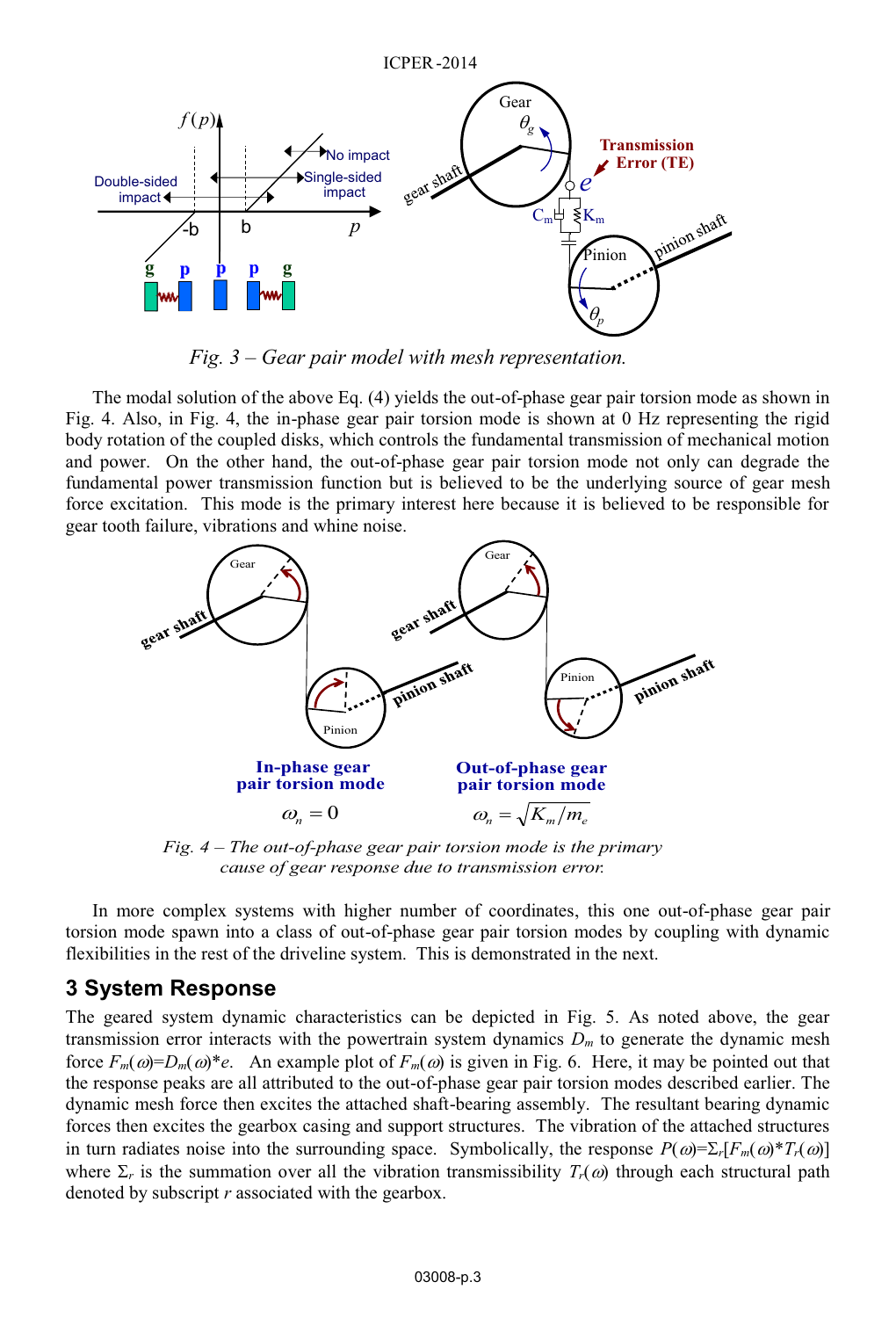

*Fig. 5 – Geared rotor system dynamic characteristics.* 

Firstly, the dynamic mesh force that defines the severity of tooth contact can directly cause degradation in the gearing performance and gear tooth failure as well. Secondly, the excessive vibrations generated throughout the gearbox systems may also cause premature structural failure and high level of whine noise causing annoyance. Thirdly, attempt to increase the operating speed and power may be limited by the vibration and whine noise levels.

### **4 Design Guidelines**

From the above theories, it is clear that reducing gear response can be accomplished by designing a small transmission error *e*, de-sensitizing system

dynamics to transmission or lowering *Dm* or minimizing vibration transmissibility *Tr*. While the design of smaller transmission error can be performed in isolation, the design of system dynamics *Dm* and vibration transmissibility  $T_r$  cannot be done separately since both are intertwined due to the fact that their behaviors depend on the same structural components and machine elements.

To control the generation of dynamic mesh force *Fm*, a gear mesh compliance theory is developed as summarized in Fig. 7. This provides an

alternate way to compute  $F_m$  based on the upstream (driving pinion side) and downstream (driven gear side) compliances, namely  $C_p$  and *Cg* for pinion and gear respectively. Using this formulation,  $F_m=[C_p+C_g+(1/K_m)]^{-1}$ , one can easily see that when  $C_p = -[C_g + (1/K_m)]$ , the dynamic mesh force  $F_m$  is maximum. In other words, the two compliance functions cross each other with out-of-phase. Therefore, avoiding the out-of-phase crossing events reduce the chances of producing response peaks. Furthermore, if the compliance of one side is far greater than the other, for example  $|C_p|>>|C_g+(1/K_m)|$  implying



*Fig. 7 – Gear mesh compliance theory.* 

 $F_m \approx (1/C_p)$ , then the side with the greater compliance can be designed to control the dynamic mesh force.

In addition, reducing vibration transmissibility can also lead to improvement in gear response. The issue is that the designs of *Fm* and *Tr* through structural modifications yield opposing effect. Here is why. To reduce gear response, reducing  $F_m$  and  $T_r$  is desirable. However, most structural modifications do not lead to reduction in both *Fm* and *Tr*. Instead, any reduction in *Fm* usually leads to



*Fig. 6 – Dynamic mesh force.*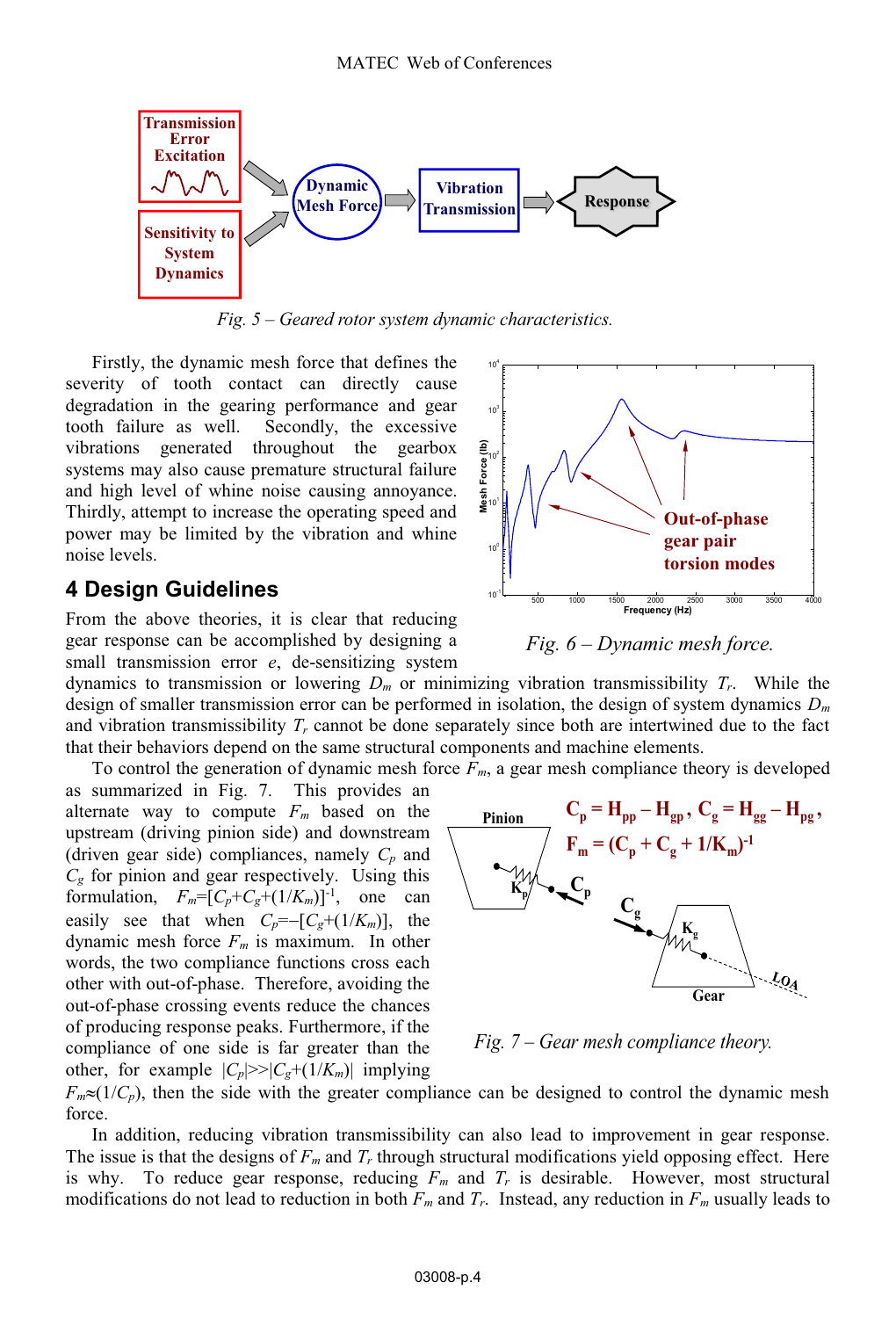#### ICPER -2014

an increase in *Tr* and vice-versa. That means design trade-off must be done in order to find the most optimal solution.

To demonstrate the application of the gear mesh compliance theory and vibration transmissibility, a case study involving the re-design of a motor vehicle driveline to tackle differential gear whine is shown in Fig. 8. Using a substructure-based vehicle system model in which the differential hypoid gear pair is modeled using the above method, the remaining driveline is constructed from finite elements, and the vehicle body is represented with measured transfer functions, a series of parametric studies led to a set of design changes that make the driveline more compliant torsionally, lower ring gear inertia, and tune the final drive carrier mount stiffness. The resultant whine response inside the passenger compartment is substantially lower than the original design.



*Fig. 8 – Case study on the reduction in the final drive gear mesh force and subsequently sound pressure level (SPL) due to driveline design modifications.* 

## **5 Conclusions**

The present study discusses the discovery of the out-of-phase gear pair torsion modes responsible for excessive gear vibration and whine noise generated in geared-based power transmission systems. The paper also presents the theory of gear mesh force generation and transmissibility, and as well as methodologies for mitigating excessive gear response. The analysis led to the general guidelines of reducing gear response by:

- Minimizing transmission error through design and manufacturing.
- Increasing system torsional compliance will reduce dynamic mesh force but may indirectly increase vibration transmissibility. Hence, solution involving a design trade-off is usually needed.
- Increasing shaft bending stiffness will reduce vibration transmissibility but may indirectly increase vibration transmissibility.
- - Reducing gear inertia may reduce dynamic mesh force but may lead to increase in vibration transmissibility in some unique designs.
- -Reducing mounting stiffness will usually lower vibration transmissibility

## **Acknowledgement**

This work is funded by the gear mesh and dynamics consortium at the University of Cincinnati. The gear consortium is presently supported by numerous international automotive and off-highway companies including Meritor, Dana, Chrysler, Linamar, Liugong, Caterpillar, JohnDeere and Hyundai.

## **References**

[1] J. D. Smith, Gear Noise and Vibration, 2nd ed., Marcel Dekker, New York, (2003).